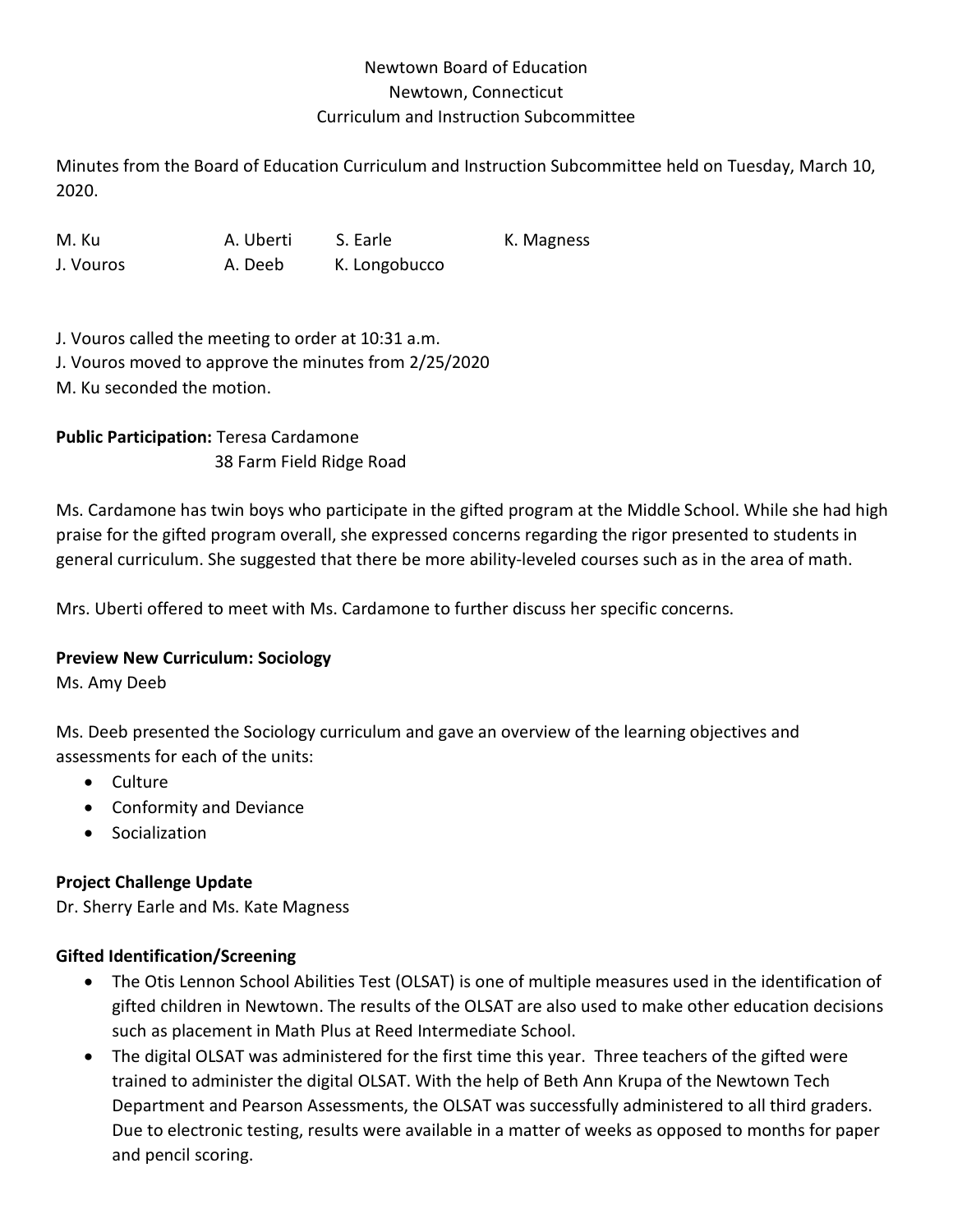### **Providing Support in the General Education Setting**

- provide math enrichment to third and fourth graders who perform exceptionally well on Stepping Stones assessments.
- assist teachers by creating or curating challenging activities to augment the regular curriculum
- model creative problem solving lessons in fourth grade classes.
- provide needed lessons as requested (i.e. active listening lessons to fourth graders)
- conduct creative and critical thinking screening lessons to all third graders
- co-teach, with the library media specialist, Personalized Exploration, a six-week instructional segment to support exploration of topic of choice for all fourth graders; students are then encouraged to continue that exploration throughout the year

### **Physical Space for Instruction**

- Reed Intermediate School (RIS) has continued to provide two adjoining classroom for Project Challenge fourth grade students who attend Reed once weekly throughout the year.
- Space at the other schools varies and is sometimes less than ideal due to space demands at some schools.

### **Project Challenge Website**

- This fall the gifted education website was redesigned.
- The website provides information for parents including information pertinent to the identification process and links to national, state and local resources.

### **Project Challenge – Wish List for the 2020-2021 School Year**

- Attention to the subject of single subject acceleration at the elementary level.
- Additional opportunities for staff development and attendance at conferences such as the National Association for Gifted Children (NAGC).
- Additional staff development for general education teachers regarding the nature and education of gifted children.

#### **Assistant Superintendent Updates**

Ms. Uberti asked that the subcommittee remind Board members that presenters of new/revised curriculum are only expected to attend the meeting of the First Read of their curriculum. It is important that if any member of the Board has additional questions, that they be forwarded. The curriculum presetners will attend another meeting, if needed, upon request.

#### **Public Participation:** Teresa Cardamone

Ms. Cardamone added that Project Challenge is a successful program, but is not a substitute for adequate curriculum in the general education classrooms.

J. Vouros adjourned the meeting at 11:44 a.m. M. Ku seconded the motion